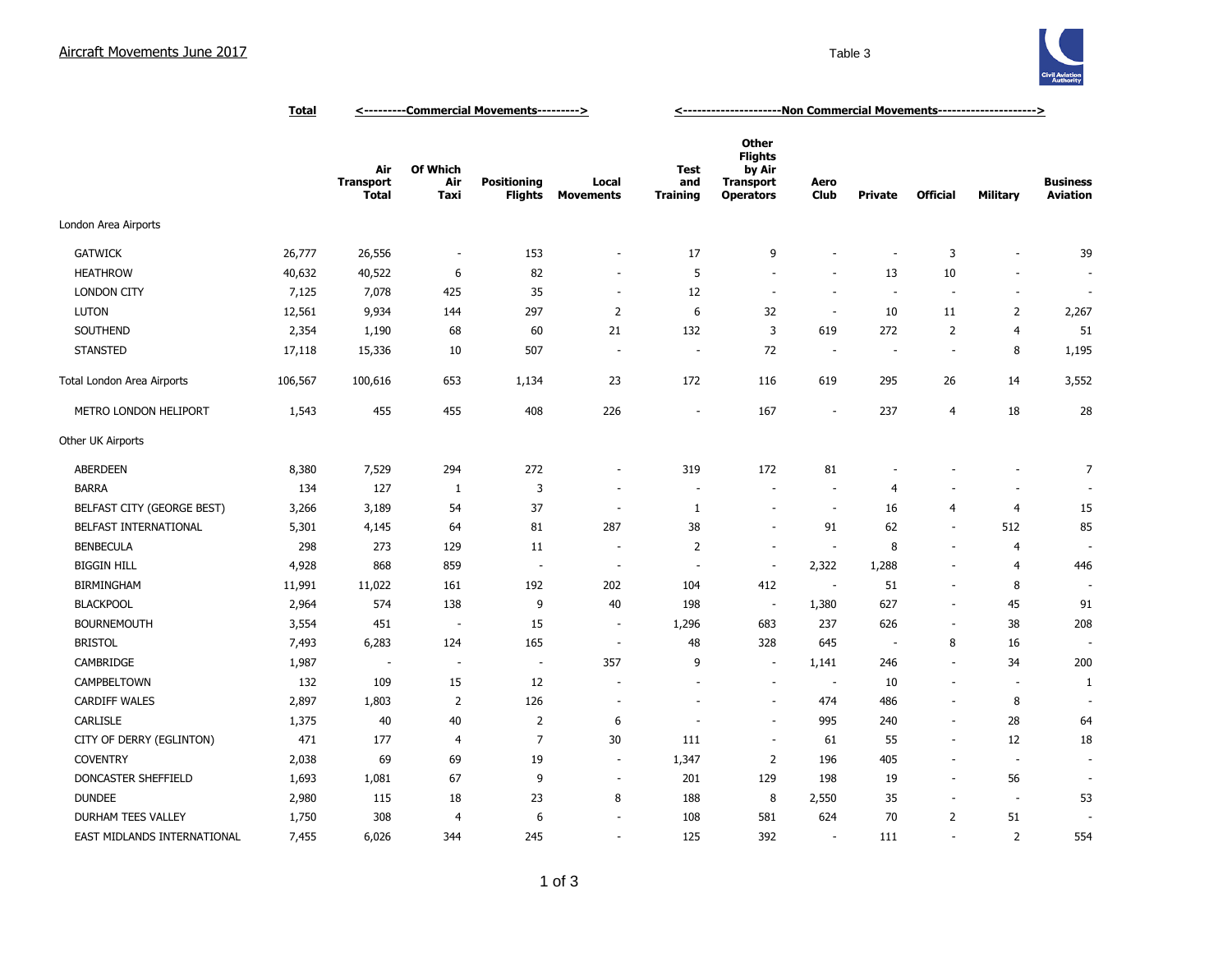## Aircraft Movements June 2017 Table 3



**Total <---------Commercial Movements---------> <---------------------Non Commercial Movements--------------------->**

|                            |        | Air<br><b>Transport</b><br><b>Total</b> | Of Which<br>Air<br>Taxi | <b>Positioning</b><br><b>Flights</b> | Local<br><b>Movements</b> | <b>Test</b><br>and<br><b>Training</b> | <b>Other</b><br><b>Flights</b><br>by Air<br><b>Transport</b><br><b>Operators</b> | Aero<br>Club             | <b>Private</b>           | <b>Official</b>          | <b>Military</b>          | <b>Business</b><br><b>Aviation</b> |
|----------------------------|--------|-----------------------------------------|-------------------------|--------------------------------------|---------------------------|---------------------------------------|----------------------------------------------------------------------------------|--------------------------|--------------------------|--------------------------|--------------------------|------------------------------------|
| Other UK Airports          |        |                                         |                         |                                      |                           |                                       |                                                                                  |                          |                          |                          |                          |                                    |
| <b>EDINBURGH</b>           | 11,912 | 11,467                                  | 60                      | 119                                  | $\overline{4}$            | $\overline{2}$                        | $\overline{7}$                                                                   | $\overline{\phantom{a}}$ | 311                      | $\overline{\phantom{a}}$ | $\overline{2}$           |                                    |
| <b>EXETER</b>              | 3,580  | 1,364                                   | 2                       | 19                                   | 264                       | 100                                   | 37                                                                               | 810                      | 573                      | $\overline{\phantom{a}}$ | 90                       | 323                                |
| <b>GLASGOW</b>             | 9,527  | 8,649                                   | 262                     | 135                                  | $\sim$                    | 17                                    | 351                                                                              | 353                      | $\overline{\phantom{a}}$ | ÷.                       | 8                        | 14                                 |
| <b>GLOUCESTERSHIRE</b>     | 7,641  | 63                                      | 62                      | 56                                   | 311                       | 470                                   | 41                                                                               | 4,782                    | 1,761                    | $\sim$                   | 31                       | 126                                |
| <b>HAWARDEN</b>            | 1,319  | $\overline{\phantom{a}}$                | $\overline{a}$          | 5                                    | 155                       | 59                                    | 148                                                                              | 445                      | 288                      | $\overline{\phantom{a}}$ | 42                       | 177                                |
| <b>HUMBERSIDE</b>          | 1,668  | 571                                     | 9                       | 146                                  | 62                        | 585                                   | 82                                                                               | $\sim$                   | 153                      | $\overline{\phantom{a}}$ | 54                       | 15                                 |
| <b>INVERNESS</b>           | 2,733  | 1,533                                   | 395                     | 165                                  | 56                        | 110                                   | 10                                                                               | 727                      | 90                       | $\overline{\phantom{a}}$ | 1                        | 41                                 |
| <b>ISLAY</b>               | 244    | 189                                     | 13                      | 16                                   | $\overline{\phantom{a}}$  | $\sim$                                | $\overline{\phantom{a}}$                                                         | $\sim$                   | 39                       | $\overline{\phantom{a}}$ | $\sim$                   | $\overline{\phantom{a}}$           |
| ISLES OF SCILLY (ST.MARYS) | 1,234  | 1,039                                   | 8                       | 1                                    | $\overline{\phantom{a}}$  | $\overline{4}$                        | $\sim$                                                                           | $\sim$                   | 134                      | 52                       | $\overline{4}$           | $\overline{\phantom{a}}$           |
| <b>KIRKWALL</b>            | 1,252  | 1,121                                   | 124                     | 68                                   | $\overline{\phantom{a}}$  | 32                                    | 14                                                                               | $\overline{\phantom{a}}$ | 17                       | $\sim$                   | $\sim$                   | $\overline{\phantom{a}}$           |
| LANDS END (ST JUST)        | 909    | 656                                     | 3                       | $\overline{7}$                       | 4                         | 58                                    | 1                                                                                | $\overline{4}$           | 163                      | 16                       | $\overline{\phantom{a}}$ | $\overline{\phantom{a}}$           |
| <b>LEEDS BRADFORD</b>      | 4,622  | 3,638                                   | 93                      | 173                                  | $\overline{\phantom{a}}$  | 526                                   | 23                                                                               | $\overline{\phantom{a}}$ | 232                      | $\overline{2}$           | 28                       | $\overline{\phantom{a}}$           |
| LERWICK (TINGWALL)         | 159    | 126                                     | 21                      | 22                                   | $\sim$                    | $\overline{\phantom{a}}$              | $\overline{\phantom{a}}$                                                         | $\overline{\phantom{a}}$ | 11                       | $\overline{\phantom{a}}$ | $\overline{\phantom{a}}$ | $\overline{\phantom{a}}$           |
| LIVERPOOL (JOHN LENNON)    | 4,890  | 3,230                                   | 80                      | 14                                   | $\overline{2}$            | $\overline{\phantom{a}}$              | 2                                                                                | 1,326                    | 139                      | 6                        | 29                       | 142                                |
| <b>LYDD</b>                | 1,630  | 38                                      | 20                      | 27                                   | 6                         | 6                                     | $\sim$                                                                           | 554                      | 852                      | 124                      | 16                       | $\overline{7}$                     |
| <b>MANCHESTER</b>          | 19,259 | 18,530                                  | 2                       | 286                                  | $\overline{2}$            | $\overline{7}$                        | 3                                                                                | $\sim$                   | 1                        | $\sim$                   | 1                        | 429                                |
| <b>NEWCASTLE</b>           | 5,639  | 4,570                                   | 10                      | 34                                   | ÷,                        | $\sim$                                | 3                                                                                | $\overline{\phantom{a}}$ | 852                      | 145                      | 30                       | 5                                  |
| <b>NEWQUAY</b>             | 2,980  | 1,265                                   | 348                     | 15                                   | 4                         | 527                                   | 65                                                                               | $\overline{\phantom{a}}$ | 671                      | $\overline{\phantom{a}}$ | 355                      | 78                                 |
| <b>NORWICH</b>             | 3,418  | 2,838                                   | 553                     | 14                                   | 1                         | 76                                    | 25                                                                               | 187                      | 273                      | $\mathbf{1}$             | 3                        |                                    |
| OXFORD (KIDLINGTON)        | 3,682  | 16                                      | 16                      | 431                                  | 24                        | 1,617                                 | 10                                                                               | $\overline{\phantom{a}}$ | 1,312                    | $\overline{\phantom{a}}$ | $\overline{\phantom{a}}$ | 272                                |
| <b>PRESTWICK</b>           | 2,236  | 519                                     | 2                       | 23                                   | $\overline{\phantom{a}}$  | 407                                   | $\overline{\phantom{a}}$                                                         | 627                      | 295                      | $\overline{\phantom{a}}$ | 365                      | $\overline{\phantom{a}}$           |
| <b>SCATSTA</b>             | 744    | 700                                     | ÷,                      | 38                                   | $\overline{\phantom{a}}$  | 6                                     | $\overline{\phantom{a}}$                                                         | $\sim$                   | ٠                        | $\overline{\phantom{a}}$ | $\overline{\phantom{a}}$ | $\overline{\phantom{a}}$           |
| SHOREHAM                   | 4,323  | 83                                      | 83                      | 21                                   | 107                       | 12                                    | 41                                                                               | 2,341                    | 1,632                    | $\overline{2}$           | 54                       | 30                                 |
| SOUTHAMPTON                | 4,187  | 3,733                                   | 15                      | 144                                  | $\overline{\phantom{a}}$  | 43                                    | 30                                                                               | $\overline{\phantom{a}}$ | $\overline{\phantom{a}}$ | $\overline{\phantom{a}}$ | $\overline{2}$           | 235                                |
| <b>STORNOWAY</b>           | 856    | 685                                     | 156                     | 21                                   | 25                        | 68                                    | $\sim$                                                                           | $\overline{\phantom{a}}$ | 32                       | $\overline{\phantom{a}}$ | 25                       | $\overline{\phantom{a}}$           |
| <b>SUMBURGH</b>            | 1,965  | 1,631                                   | 891                     | 150                                  | 19                        | 71                                    | 84                                                                               | $\overline{\phantom{a}}$ | 8                        | ÷.                       | 2                        | $\overline{\phantom{a}}$           |
| SWANSEA                    | 783    | $\sim$                                  | $\sim$                  | $\overline{\phantom{a}}$             | $\sim$                    | $\sim$                                | $\sim$                                                                           | 637                      | 144                      | $\sim$                   | $\overline{2}$           | $\overline{\phantom{a}}$           |
| <b>TIREE</b>               | 159    | 139                                     | $\overline{4}$          | 3                                    | ÷                         | $\sim$                                | $\sim$                                                                           | $\sim$                   | 17                       |                          | $\overline{a}$           | $\overline{\phantom{a}}$           |
| WICK JOHN O GROATS         | 373    | 181                                     | 32                      | 83                                   | $\sim$                    | 16                                    | 8                                                                                | 1                        | 80                       | $\sim$                   | $\overline{4}$           | $\overline{\phantom{a}}$           |
|                            |        |                                         |                         |                                      |                           |                                       |                                                                                  |                          |                          |                          |                          |                                    |